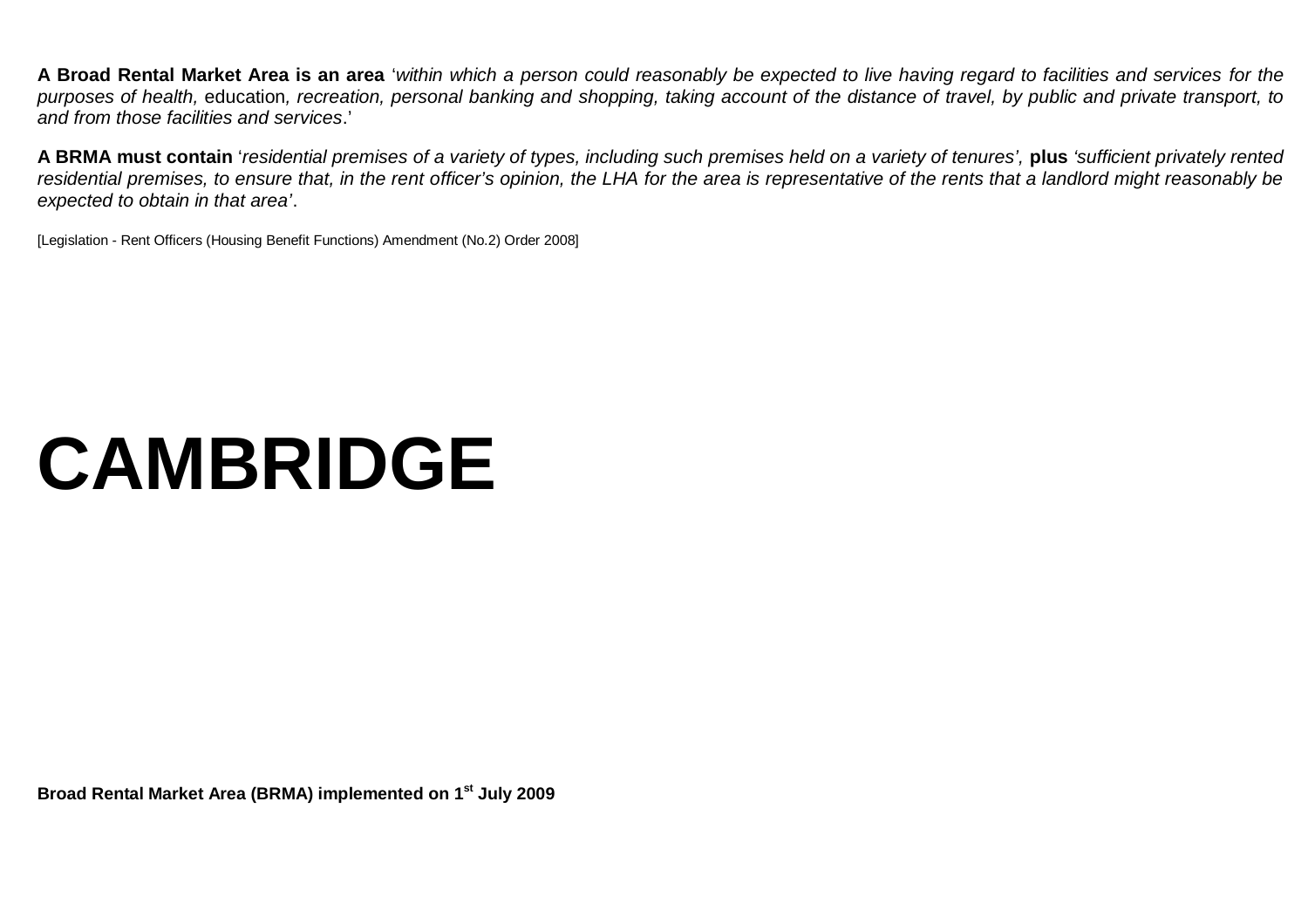#### **Map of the BRMA**



Ordnance Survey @ Crown copyright. All rights reserved. Valuation Office Agency. (100022374) 2009.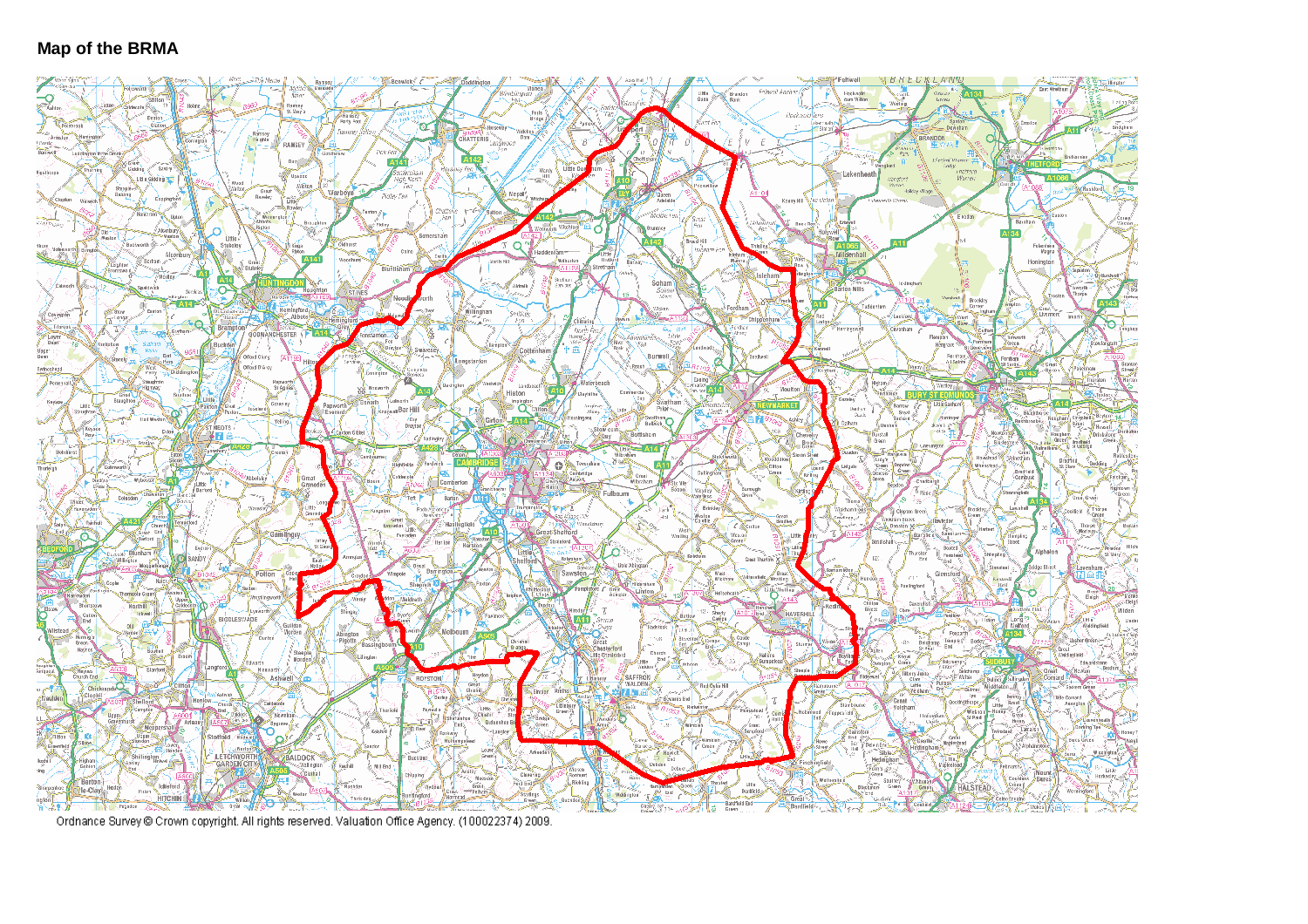#### **Overview of the BRMA**

The above map shows the city of Cambridge and the towns of Ely, Haverhill, Newmarket, and Saffron Walden within a boundary marked in red. Mostly situated in the county of Cambridgeshire, with overlaps into the counties of Essex and Suffolk, the BRMA encompasses numerous villages and extensive rural surroundings. As a result, the BRMA measures approximately 35 miles from north to south and 27 miles from east to west.

The city contains Addenbrooke's Hospital, shopping and recreation venues and many points of interest. Steeped in history, world renowned for its University, and with the River Cam flowing through its centre**,** the city is a major tourist attraction. Over the last twenty years the city and its outskirts have benefited from major investment in the computer software industry.

The A10 runs north to south from Ely while the A14 runs from the east, around the north of the city of Cambridge, to Newmarket in the west. The M11 runs from the south, near Saffron Walden, to the west of the city of Cambridge while the A11 connects to the A14 east of the city. A main railway line passes through the city from north to south, while a bus network emanates out from the city to circulate around the area.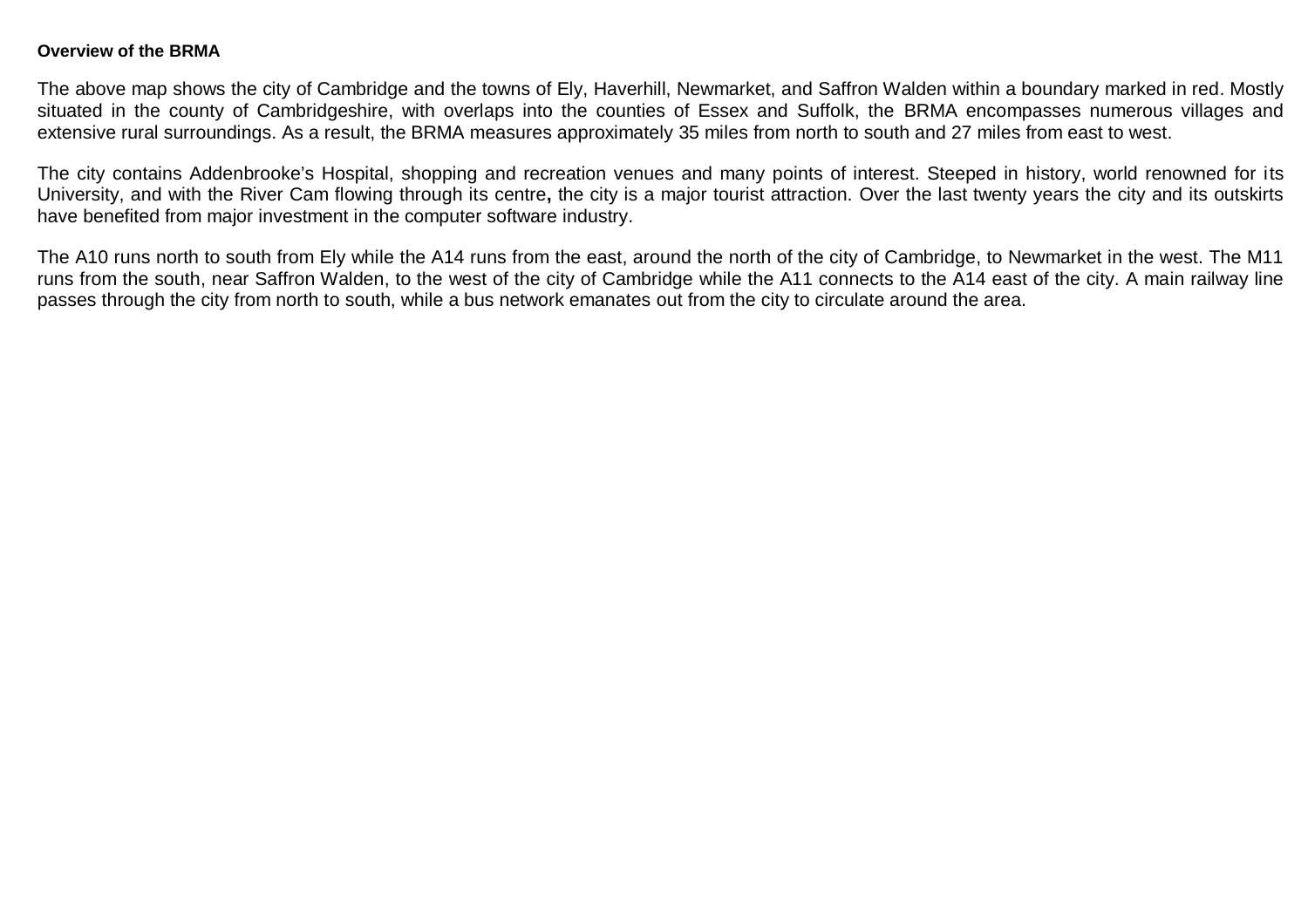#### **Identification of Health, Education, Recreation, Banking and Shopping (HERBS)**



Ordnance Survey @ Crown copyright. All rights reserved. Valuation Office Agency. (100022374) 2009.

The above map shows how the facilities and services (HERBS) are distributed. They mainly cluster in, and close to, the city of Cambridge. Smaller clusters can be seen in the towns of Newmarket, Haverhill, Saffron Walden and Ely, indicating their secondary role.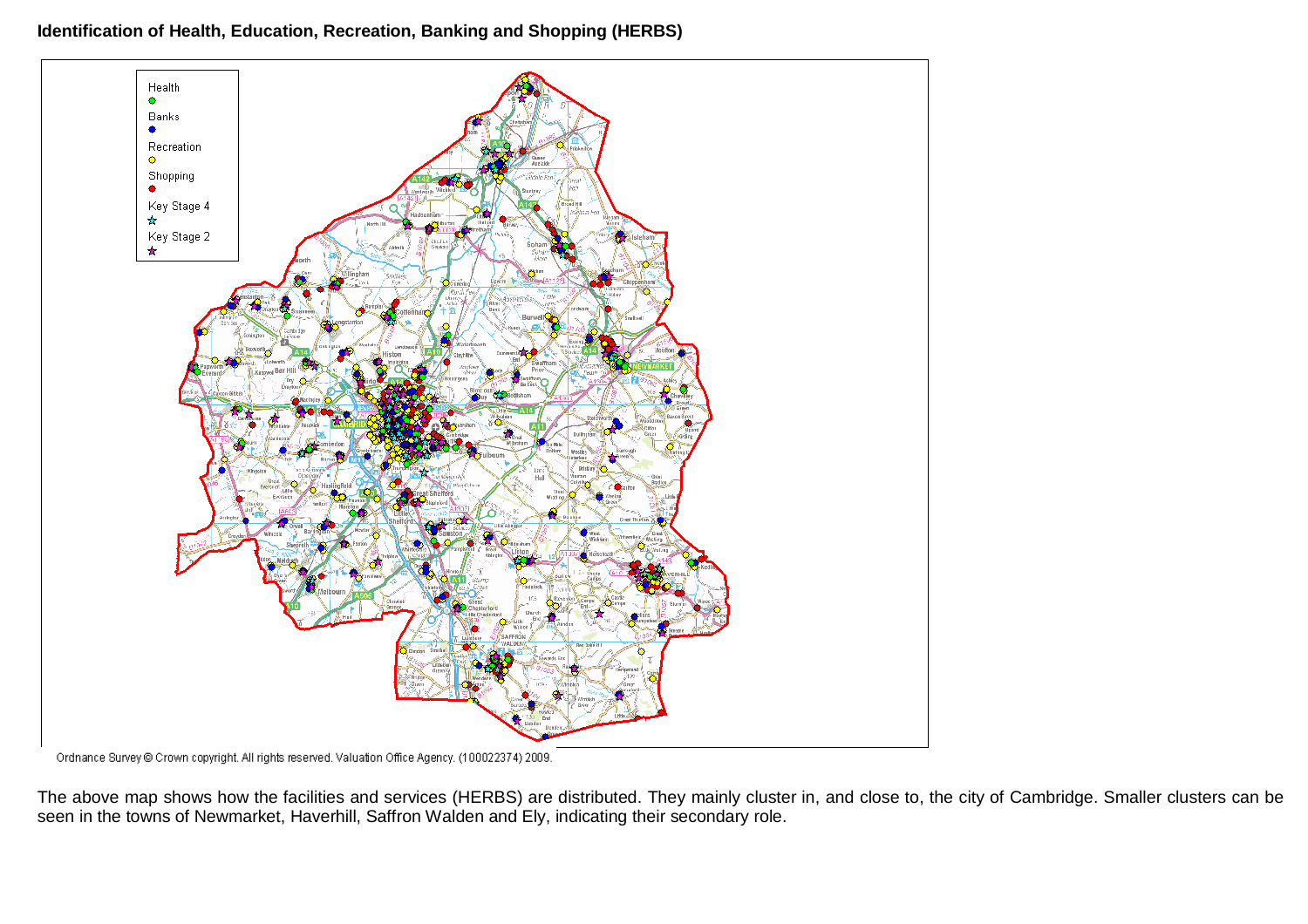# **Accessibility to facilities and services**

(Information sourced from publically available websites)

| <b>From</b>           | To        | <b>Time by Car</b> | <b>Distance</b><br>By Car (based on the<br>quickest rather than the<br>shortest route) | <b>Time By</b><br><b>Bus</b> | <b>Time By Train</b> | <b>Remarks</b><br>(where applicable) |
|-----------------------|-----------|--------------------|----------------------------------------------------------------------------------------|------------------------------|----------------------|--------------------------------------|
| Arrington             | Cambridge | 35                 | 11.7                                                                                   | 44                           |                      |                                      |
| Caxton                | Cambridge | 40                 | 13.2                                                                                   | 67                           |                      |                                      |
| Chippenham            | Cambridge | 41                 | 19.7                                                                                   | 64                           |                      |                                      |
| Elmdon                | Cambridge | 44                 | 14.4                                                                                   | 72                           |                      |                                      |
| Ely                   | Cambridge | 49                 | 17.1                                                                                   | 43                           |                      |                                      |
| Fenstanton            | Cambridge | $\overline{36}$    | 13.6                                                                                   | $\overline{25}$              |                      |                                      |
| Haddenham             | Cambridge | 43                 | 15.2                                                                                   | 54                           |                      |                                      |
| Haverhill             | Cambridge | 55                 | 19.0                                                                                   | $\overline{57}$              |                      |                                      |
| Kirtling              | Cambridge | 60                 | 19.0                                                                                   | 74                           |                      |                                      |
| Little Downham        | Cambridge | 55                 | 19.4                                                                                   | 65                           |                      | No PM service                        |
| <b>Little Thurlow</b> | Cambridge | 55                 | 19.2                                                                                   | 76                           |                      |                                      |
| Littleport            | Cambridge | 60                 | 21.9                                                                                   | 54                           | 26                   |                                      |
| Melbourn              | Cambridge | 37                 | 10.9                                                                                   | 33                           |                      |                                      |
| Moulton               | Cambridge | 44                 | 19.1                                                                                   | 48                           |                      |                                      |
| Newmarket             | Cambridge | 36                 | 13.3                                                                                   | 29                           |                      |                                      |
| Over                  | Cambridge | 45                 | 13.2                                                                                   | 46                           |                      |                                      |
| Papworth Everard      | Cambridge | 38                 | 13.2                                                                                   | 29                           |                      |                                      |
| Saffron Walden        | Cambridge | 48                 | 15.9                                                                                   | 48                           |                      |                                      |

The above table shows the approximate distances in miles and journey times in minutes to Cambridge city from peripheral locations. Most journeys are under an hour, demonstrating the reasonableness of accessibility to the main facilities and services in the area. By implication the table also indicates that journeys to and from nearer destinations are also reasonable.